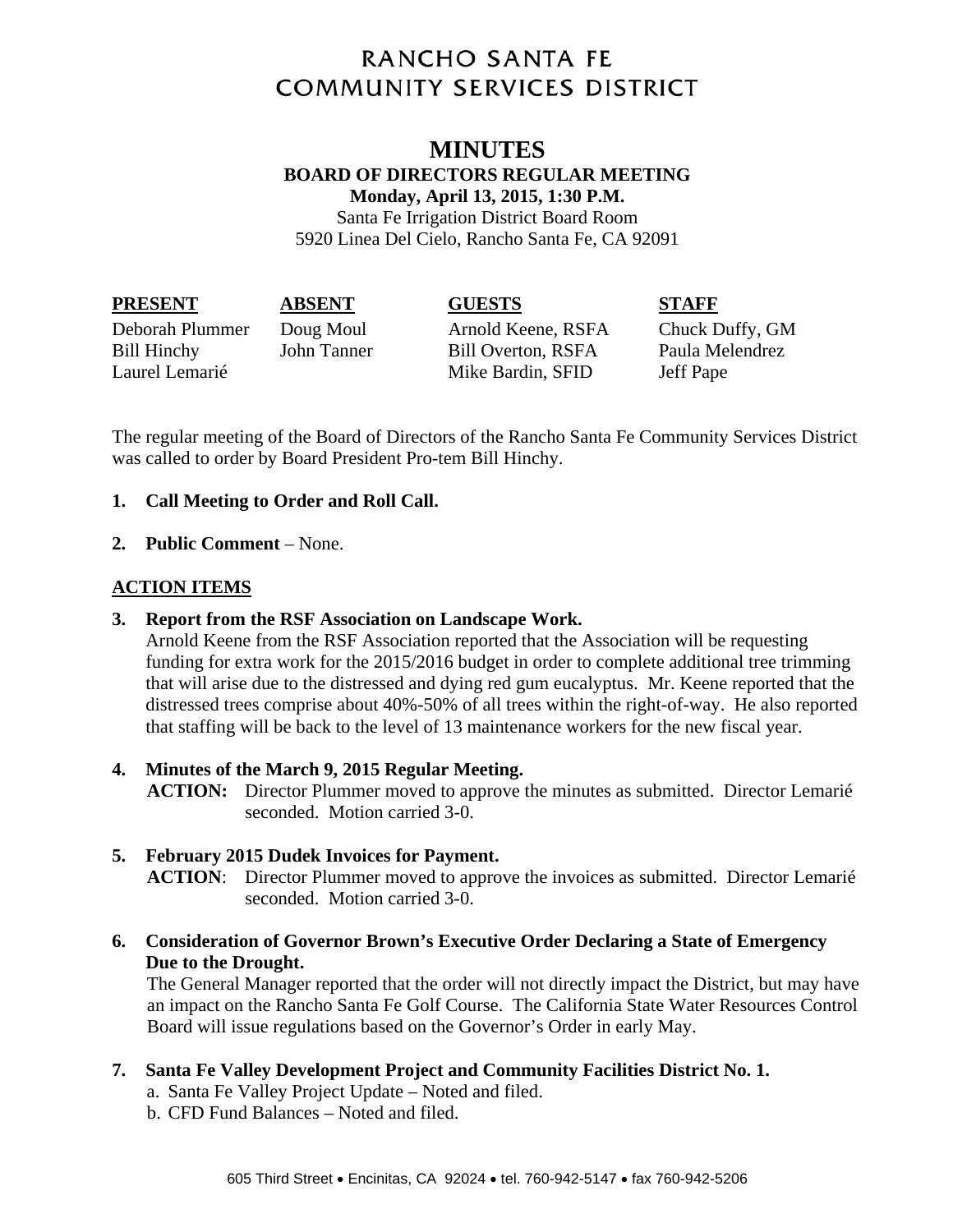#### **8. District Engineer's Report.**

- a. Treatment Plant, Pump Station, and Sewer System Operations Report Operations Manager Jeff Pape reported that the installation of the new carbon for the SFV treatment plant odor control system is nearly complete.
- b. Collections Crew Operations Log Noted and filed.

#### **9. General Manager's Report**.

- a. Update on recycled water discussions General Manager Chuck Duffy reported that he had updated some of the calculations contained in the Wilson Engineering recycled water report based on his discussions with the Santa Fe Irrigation District. He also met with Tim Barrier, superintendent of the Rancho Santa Fe Golf Course, to discuss their water issues such as water quality, quantity, and onsite delivery system. Mr. Duffy is planning on another meeting with Santa Fe Irrigation District to start narrowing down our options and developing a plan to address recycled water delivery. The Board also asked staff to investigate the quality of the water from the well located on the Mabee property.
- b. Update on the proposed revised sewer service agreement with San Elijo JPA General Manager Chuck Duffy reported that San Elijo JPA staff and counsel are still reviewing the proposed agreement.
- c. Request by Olivenhain Municipal Water District To Temporarily Suspend Recycled Water Delivery to the Santa Fe Valley Blending Tank – General Manager Chuck Duffy reported that OMWD had requested that the District temporarily stop delivering recycled water to the OMWD Santa Fe Valley blending tank in order that they may drain their 4S Reservoir to replace the lining. Mr. Duffy responded to their request in an email to OMWD General Manager, Kim Thorner, stating that the Rancho Santa Fe CSD stands ready to assist OMWD in their project. As proposed by OMWD, CSD staff will meet with their operations staff as soon as possible to ensure that the CSD is comfortable with the calculations contained in OMWD's plan, and that sufficient safeguards are in place to prevent any potential spills from occurring due to an overflow situation at the Santa Fe Valley Reservoir. Mr. Duffy also expressed his concern in the email that the CSD was not properly notified of the project before it began.

#### **10. Monthly Flow Reports –** Noted and filed.

#### **11. Monthly Financial Reports.**

- a. Account Balances– Noted and filed.
- b. 2014-2015 Revenue & Expenditure Report Noted and filed.
- c. LAIF Monthly Update Noted and filed.

#### **12. Upcoming Seminars – None.**

### **CONSIDERATION OF CORRESPONDENCE**

An informational package containing copies of all pertinent correspondence to and from the District for the month of February 2015 was given to each Director along with the Agenda.